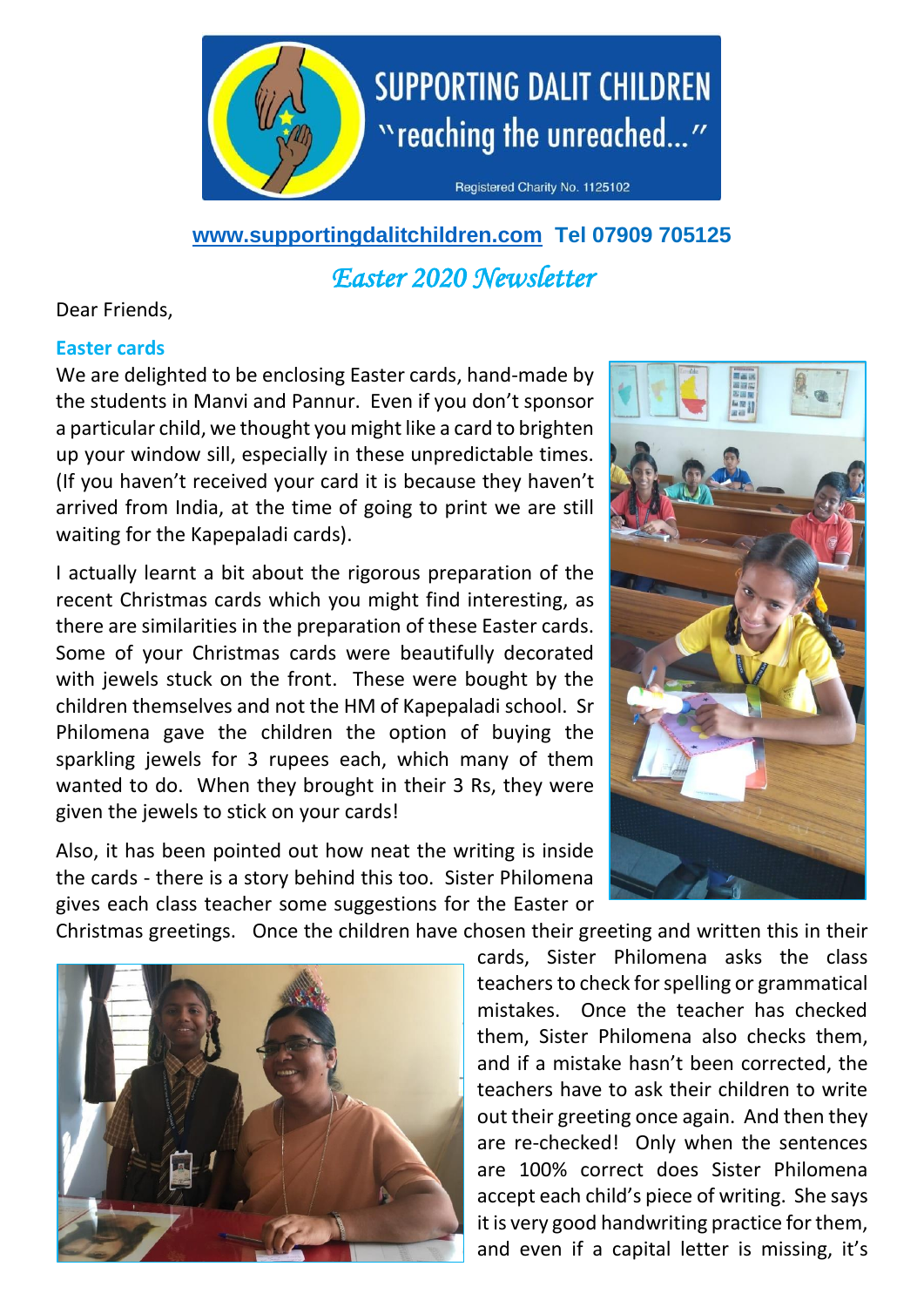important for the children to perfect their writing! "It is the least we can do" said Sister Philomena humbly, "and the children love making cards for their sponsor parents".

#### **Christmas Appeal**



Our Christmas Appeal for warm fleece sweatshirts was really popular as most of the children did not possess any warm clothing for the winter months. The fleeces, with the Kapepaladi school emblem on, were handed out to all the students at the end of the Christmas term.

Thank you so much to

all who contributed towards this Appeal. It was lovely to see some children wearing their jumpers whilst we were there in February, even though to my mind it was lovely and warm then! Whilst on the subject of Christmas Appeals, you may remember that the 2018 Christmas Appeal was for new school bags. It was great to see these in every classroom being put to such good use. In the younger children's classes, it made me smile as many children were only slightly bigger than their school bags!



## Transferring to Manvi school in 9<sup>th</sup> Std, school fees, and the school Budget for the **2020/2021 academic year**



All current 8<sup>th</sup> Std students at Kapepaladi school, seen here in the photo, will be transferring to the Manvi school campus from June  $1<sup>st</sup>$ 2020 as they progress to  $9<sup>th</sup>$  Std for the next academic year. Fr Arun has already reserved a place in the school hostel for all 26 students as most of them live too far away to travel to school daily. When I say all  $8<sup>th</sup>$  Std students, it might not be all of them as 3 of the girls said that their parents were currently not supportive of this

move to continue their education. The girls didn't wish to say why, but I would imagine it is because their fathers are traditionally minded and want to marry them off. We talked at length with Sister Philomena and Fr Arun about these particular girls and, even though I'm sure they will be doing this anyway, we asked them to do all they can to persuade the 3 girls' parents to change their minds and allow their daughters to continue their education.

Some of the students are understandably a little apprehensive about the move, but the majority were looking forward to being part of the bigger school campus at Manvi with all its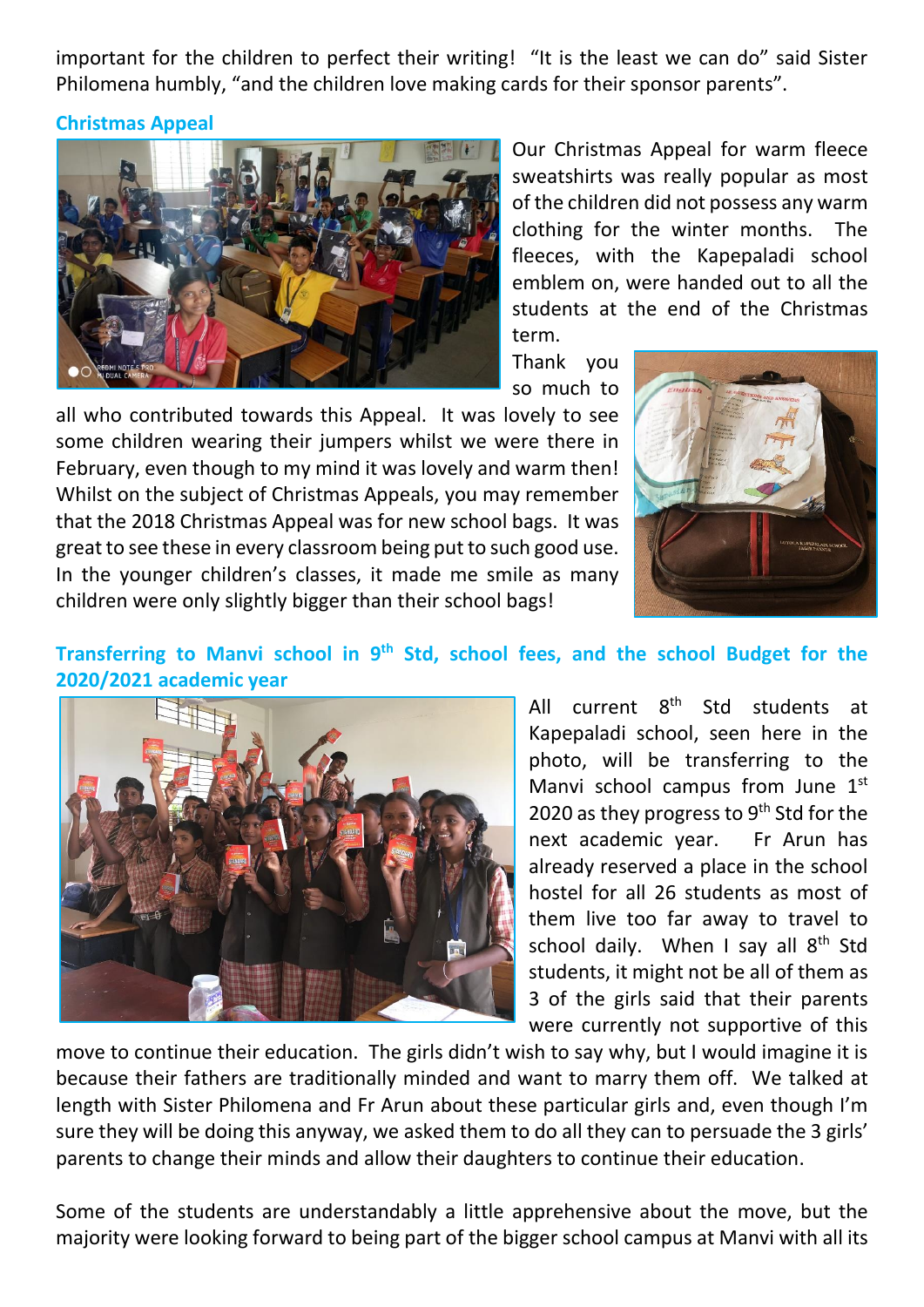additional facilities. They have grown up so fast from the young children they were when they joined Kapepaladi school back in 2012!

The 8<sup>th</sup> Std students' move to Manvi will see an increase in school fees by approximately £60 per year. Here the school fees have always been greater than at Kapepaladi school, firstly because the teachers' salaries' increase as the students go further up the school and start to prepare for public exams, and secondly there are greater educational facilities needed, especially in subjects such as Science. You may remember that last year we negotiated a 'stay' on the fees at Kapepaladi school for this current academic year. This 'stay' cannot apply this year, either at Kapepaladi school or at Manvi as in all walks of life, running costs go up rather than down. The next academic year sees an increase in the Budget for Kapepaladi school of around 10%, which is due mainly to necessary increases in the teachers' salaries and for the re-painting of the school.

## **Ella's account of her visit to Mustoor in the mobile ambulance, with Sister Leena from the Pannur Health Centre**



'So, I got taken with Sister Leena in the Jeep, alias ambulance, an old vehicle, along the very pot-holed straight country roads to Mustoor. On the way we identified the healthy-looking cotton fields, paddy fields and the unhealthy-looking sorghum (millet) fields, which due to a very dry year were not even cultivated but had been left to die unharvested. We also had to slow down twice to let a couple of herds of goats pass and a wooden trailer pulled by two white water buffalo. After 45

minutes of bumping along, we arrived behind the Temple, where it was indicated by the elderly local villager that we should lay our mat. Our driver then removed the 2 medical trunks from the back of the Jeep and positioned them at right angles on the mat. They were not only carrying medical equipment but also used to sit on.

As soon as we started to walk around the village the kids came to see us, interested by the foreign woman, and as I love being surrounded by all these smiling faces I started singing English numbers, and was delighted as they all started copying. We then arrived at a huge stone, covered in part in orange/yellow dust and it turned out to be where they crushed their turmeric. Then an older man approached our parade of now about 20, and wished to show us his harvest of… well it was a small brown seed, smaller than a pea, and I nodded and enthused despite not knowing what it is. After a short walk around the village, I had already attracted an enormous amount of attention and



followers. So rather than ruin Sister Leena's medical clinic, I stood away from her and her area of consultation consisting of the mat and the 2 metal trunks. So I provided the village entertainment singing 'head, shoulders, knees and toes', followed by 'guess my age!' for the elder boys and men in repeated response to their 'how old ma'am?' and 'how old are you?' I completed my spectacle with the necessary selfies. I returned to find Sr Leena had finished.'